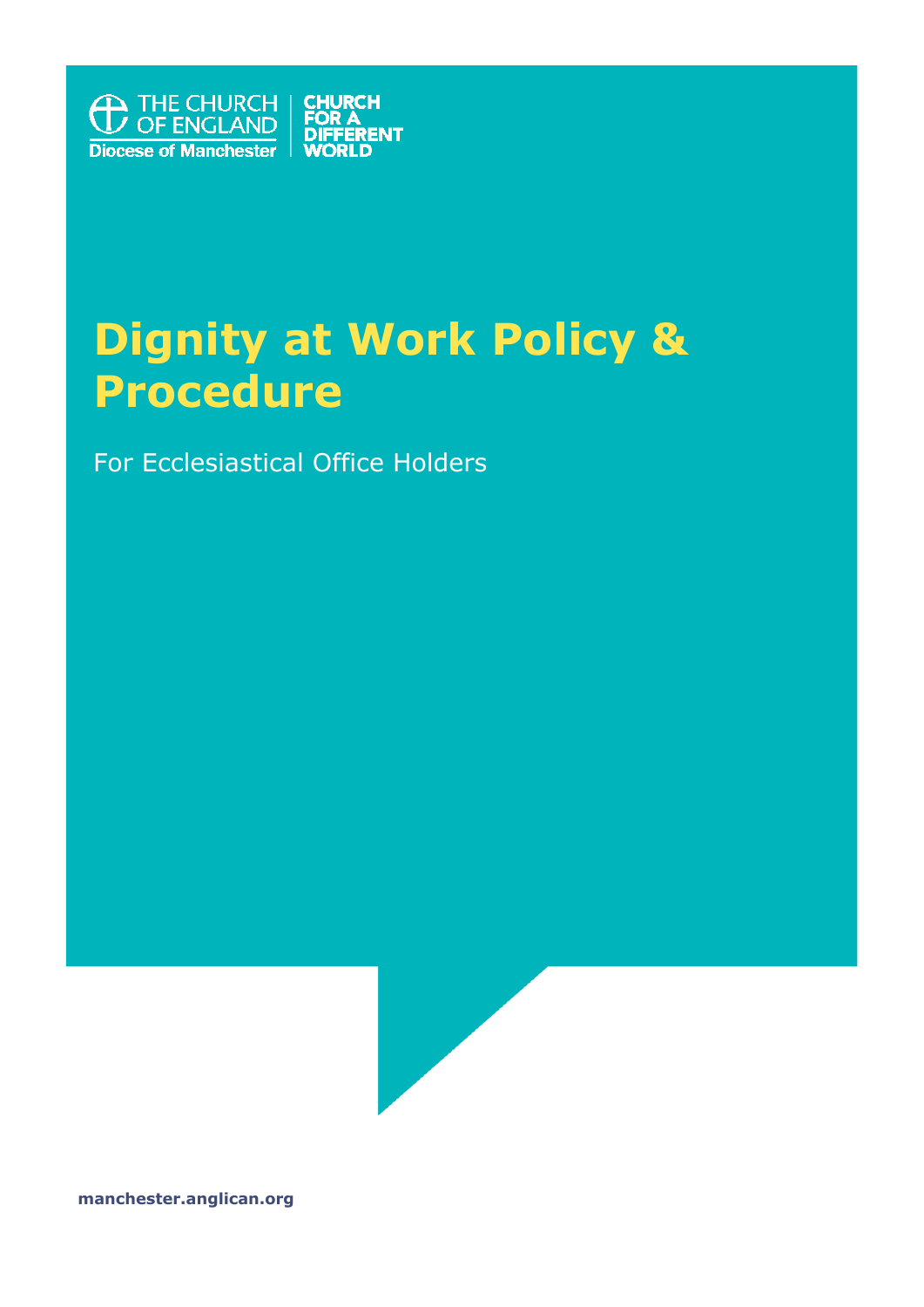## **DIOCESAN DIGNITY at WORK POLICY & PROCEDURE – Ecclesiastical Office Holders**

#### **1. Policy introduction**

- 1.1 The Diocese of Manchester is committed to promoting a working environment where every Office Holder is treated with respect and dignity and in which no Office Holder feels threatened or intimidated because of his/her age, disability, gender reassignment, marriage and civil partnership, pregnancy and maternity, race (colour, nationality, ethnic or national origin), religion or belief, sex or sexual orientation. These attributes of a person are referred to in the Equality Act 2010 as protected characteristics. The Diocese is committed to promoting a working environment where bullying and harassment does not occur and where it does it is quickly dealt with. This policy is also applicable to Church Army Captains and Sisters.
- 1.2 Harassment and bullying can affect the health, confidence, morale and performance both of those affected by it and those who witness it.
- 1.3 The aim of this policy is to prevent harassment and bullying in the workplace and to provide guidance to deal with instances of harassment and bullying, thereby preventing reoccurrence.
- 1.4 The term workplace is used broadly and incorporates all areas where the Office Holder is required to perform duties.
- 1.5 The policy refers to the person who is being bullied or harassed as the "target". This is used as it is not an emotive description and does not suggest how they react. For example, a term such as victim could imply powerlessness.
- 1.6 This policy and procedure is applicable to both stipendiary and self-supporting clergy.

#### **2. What is harassment and bullying?**

- 2.1 Harassment is any form of unwanted verbal, non-verbal or physical conduct that has the purpose or effect of violating the dignity of a person and/or creating an intimidating, hostile, degrading, humiliating or offensive environment. Harassment is normally referred to when it relates to a protected characteristic, such as being disabled. Bullying might relate to such a characteristic, but is used more widely to describe sustained abuse of an individual, often where a position of power or authority is held.
- 2.2 Harassment is a form of discrimination and can either be a single example of grossly offensive conduct or repeated examples which have been indicated by the target as being unacceptable and which could be judged offensive by a reasonable person.
- 2.3 Harassment also constitutes behaviour that is unacceptable to an individual or group and that undermines their dignity. It is possible that behaviour which is acceptable to one individual may be deemed unacceptable by another. It is always the perception of an individual Office Holder that is important and it is the effect of the harasser's behaviour on the target that is the issue, not the intention or motive of the harasser.
- 2.4 Such harassment may be about the individual's own characteristics, e.g. religious belief or sexual orientation, or it may be about the characteristics of others that individual associates with, or it may be about the individual's perceived characteristic e.g. religious belief or sexual orientation.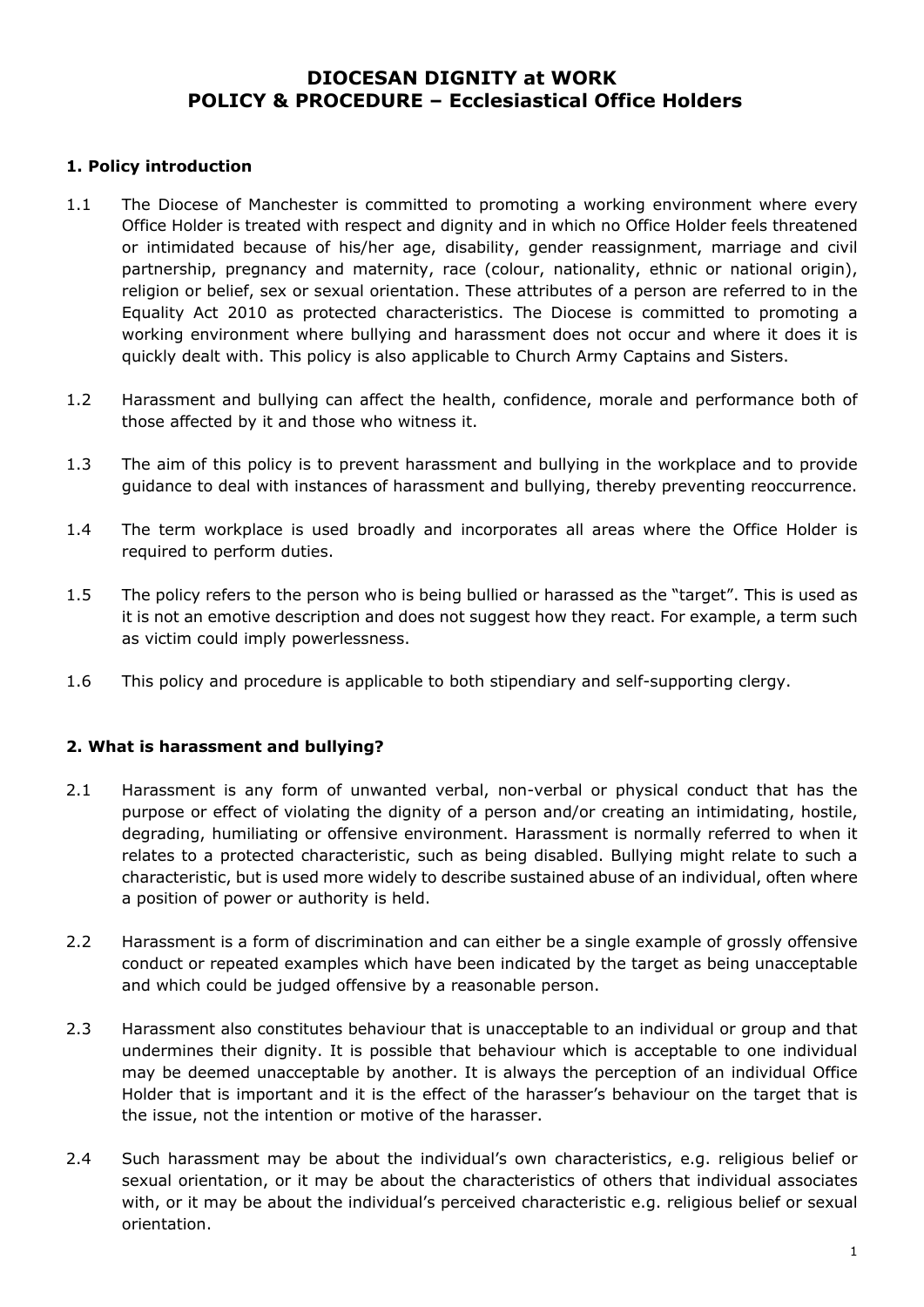- 2.5 Such conduct is unacceptable in the Diocese and all Office Holders will be expected to comply at all times with the spirit of this policy.
- 2.6 An indication of what action can be taken in a range of situations is provided as **Appendix One**.

#### **3. Forms of harassment and bullying**

- 3.1 Harassment and bullying can take many forms ranging from the extreme such as violence and sustained verbal bullying to the less obvious actions such as displaying of obscene pictures or calendars, or copying others into emails that are critical and aim to undermine. Harassment or bullying can be through a range of media including verbal exchanges, written communication, email and social media.
- 3.2 The following examples indicate behaviour which could constitute harassment or bullying, although the list is not exhaustive:
	- Physical conduct: behaviour ranging from touching to serious assault, pestering, stalking or spying
	- Verbal and written harassment: jokes, racist remarks, offensive language, gossip, slander and threats
	- Visual displays: posters, graffiti or gestures of an offensive nature
	- Isolation or non-co-operation at work
	- Coercion, including pressure for sexual favour
	- **Intimidation**
	- Constant undermining or unjustified criticism
	- Extreme forms of harassment, such as racial and sexual assault, constitute offences under the criminal law.

#### **4. Impact of harassment and bullying**

4.1 Harassment and bullying can cause stress, anxiety and even illness leading to absenteeism, lack of commitment, poor performance and even resignation from office.

#### **5. Responsibilities**

5.1 Office Holders are responsible for ensuring that in their day to day relationships with whom they deal there is no harassment or bullying of any individual for any reason.

#### **6. Principles underlying the procedures**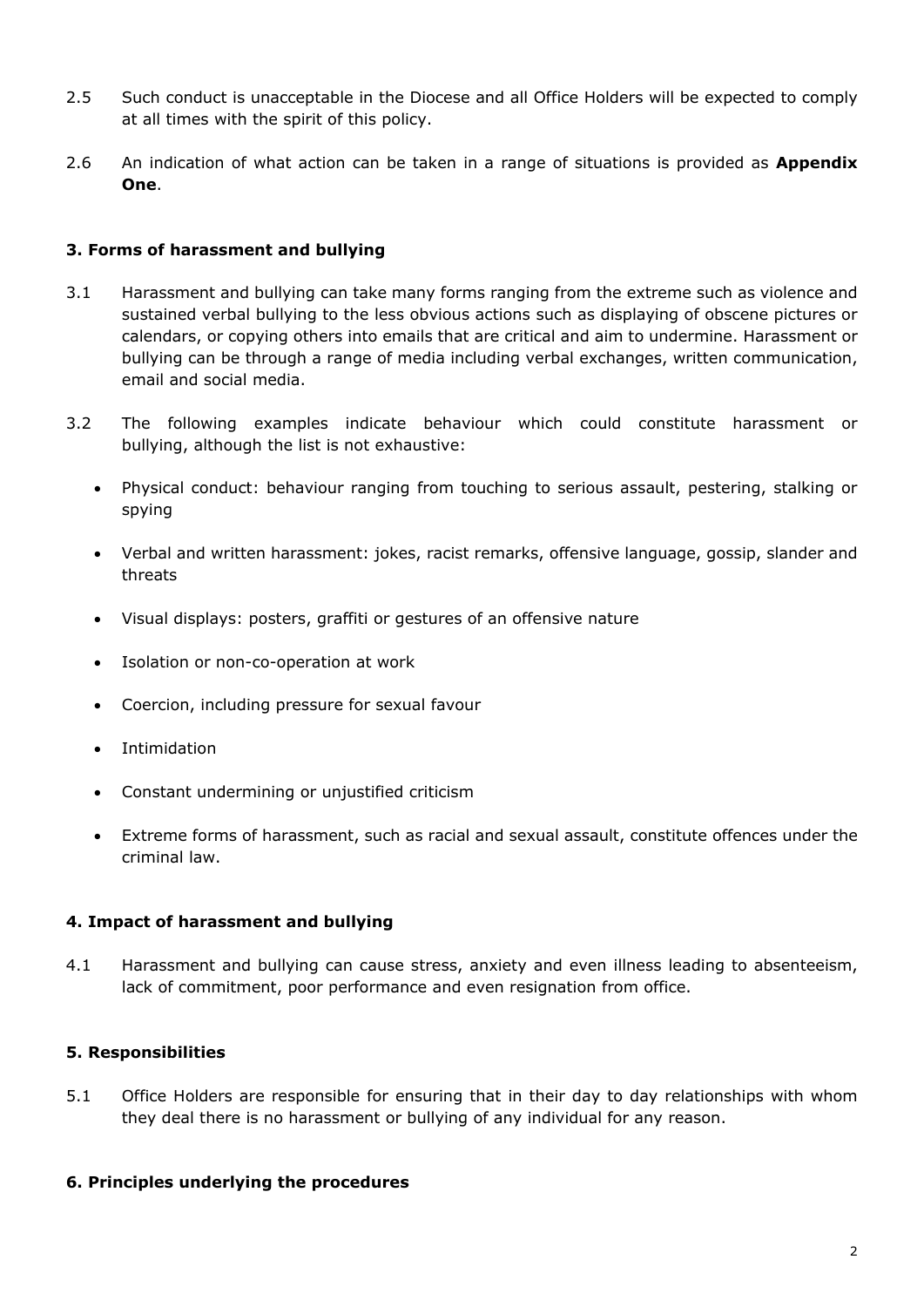- 6.1 The following principles will be observed:
	- All Office Holders are entitled to be treated equitably and with dignity.
	- Raising a complaint through this procedure does not preclude an Office Holder from pursuing a claim through an employment tribunal. This would be for both stipendiary and self-supporting clergy. Office holders should be aware that there are strict time limits for taking cases to employment tribunals.
	- If an investigation indicates that harassment or bullying has taken place, this will be deemed to be misconduct and disciplinary action may be taken in accordance with the Clergy Discipline Measure (2003)
	- All allegations made will be treated seriously and investigated promptly. Investigations will be thorough and impartial. The confidentiality of both the target and the 'perpetrator' will be given due regard at all times.

#### **7. The procedure for dealing with harassment or bullying**

7.1 Any Office Holder who believes that he/she has experienced or is experiencing or believes that another Office Holder is experiencing any form of harassment or bullying is entitled to raise a complaint through this procedure. They must state clearly how the complaint relates to this policy/procedure. The informal procedure can be used in many situations; the formal procedure refers to the Grievance Procedure. If you are unsure about how to apply the procedure, Human Resources can discuss the approach you intend to adopt with you and answer questions about procedure.

#### **Reporting**

- 7.2 Any allegations of harassment or bullying should be immediately reported to your Archdeacon unless you feel able to deal with it informally without assistance. If it is not appropriate to engage the Archdeacon, please report the matter to Human Resources who will provide advice on the best way in which to proceed.
- 7.3 Complaints of harassment or bullying should be made as soon as possible after the incident(s) have occurred. However, because of the personal nature of harassment or bullying, a complaint may be made some time after the event.
- 7.4 Although in most cases, the person reporting the bullying or harassment will be the target of the harassment or bullying, another Office Holder who believes that one of his/her colleagues is experiencing harassment or bullying may initiate a complaint.

#### **The Informal Stage**

- 7.5 Where appropriate, rather than immediately conducting a formal investigation as part of the grievance procedure, a more informal investigation and resolution might take place. This might be the most appropriate approach, for example, where a lesser instance of harassment or bullying has been reported or where the target of the behaviour is unwilling to make a formal complaint.
- 7.6 The advantage of this approach is that it is generally speedy, effective and minimises embarrassment.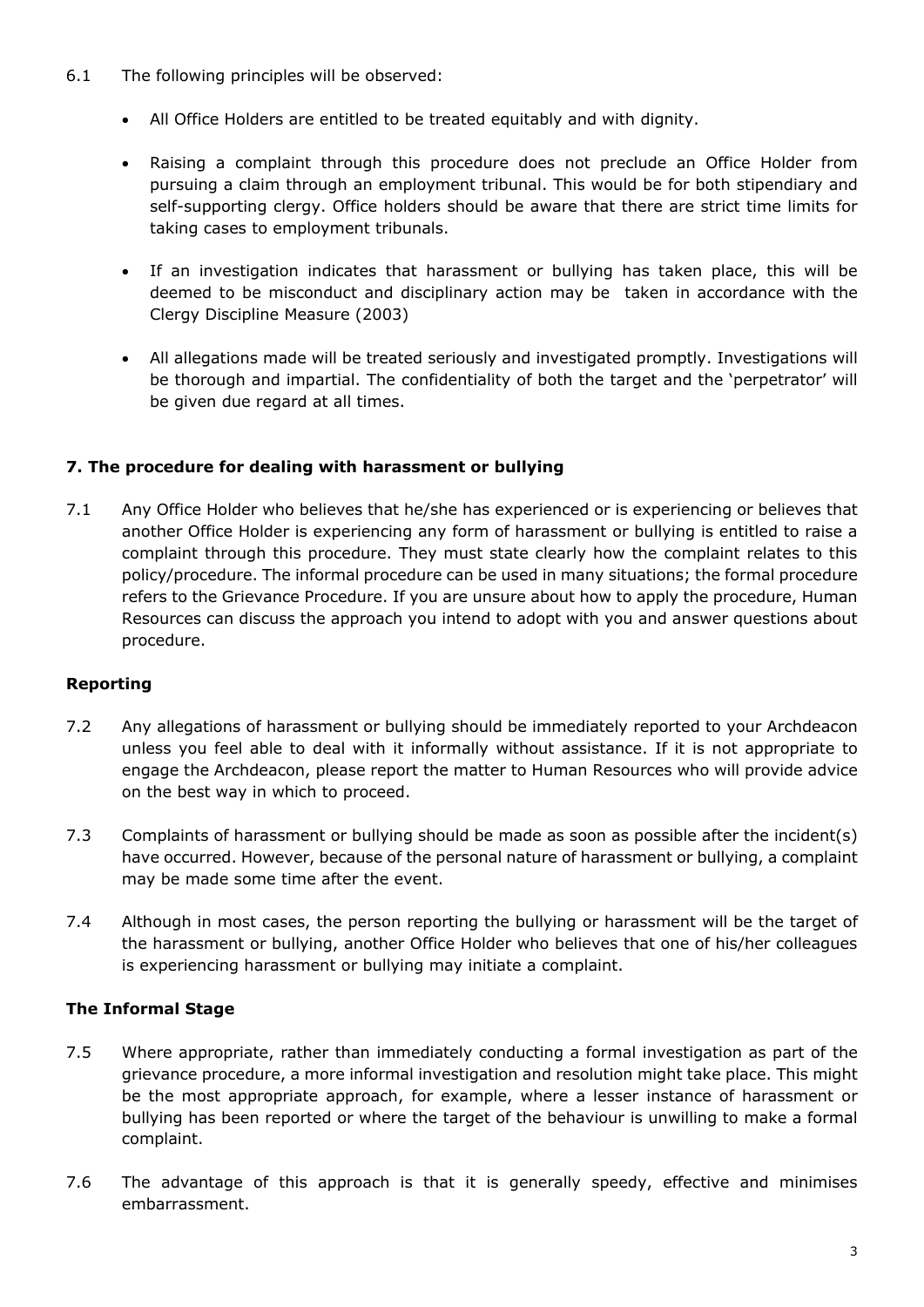- 7.7 If an Office Holder wishes to take informal action in order for the behaviour to stop, or where the harassment or bullying is not serious or where there has only been one incident, it may be appropriate for the target to approach the alleged harasser directly, clarifying the behaviour that they consider to be unacceptable, explaining that it is unwelcome and requesting that it be stopped. In some cases, this may be sufficient action to resolve the situation.
- 7.8 If it is difficult or embarrassing to do this directly, or if an approach of this nature has not resolved the situation, an Office Holder may inform his or her Archdeacon and ask him/her to assist with the process. In such circumstances, the target of the bullying or harassment may ask the Archdeacon to approach the alleged harasser or bully on their behalf, outlining the behaviour that has been found unacceptable, explaining that it is unwelcome and requesting that it be stopped. Alternatively, the target of the behaviour may ask the Archdeacon to be present when the approach is made to the alleged harasser or bully.
- 7.9 During this stage of the procedure, there is no formal investigation of the complaint and disciplinary action will only be taken if the complaint is considered through the formal stage of the procedure.
- 7.10 The target should be made aware that:
	- The involvement of his/her Archdeacon will result in a written record of both of the allegation and the outcome, which could be used in any further action through the formal stage of the procedure.
	- Although the target may feel that the situation is resolved, there may be circumstances where an Archdeacon may wish to initiate the formal stage of the process (e.g. similar allegations from other Office Holders).
- 7.11 If the preliminary investigations indicate that the harassment or bullying is serious in nature a formal investigation may be necessary.

### **The Formal Stage**

- 7.12 While the informal procedure above may resolve the majority of harassment or bullying complaints, where the harassment or bullying is serious or if the harassment or bullying continues after the informal stages have been exhausted, or if the target prefers, the formal stage of the procedure will be followed where the alleged perpetrator is an Office Holder. This will require the use of the Grievance Procedure
- 7.13 Where the informal stage has not achieved a satisfactory outcome, and the alleged perpetrator is not an Office Holder, the way forward should be discussed between the Office Holder and their Archdeacon and reference made to **Appendix One**.
- 7.14 At the end of the procedure, where appropriate, mediation, training and/or counselling will be offered to both the target and the (alleged) bully or harasser. **See Appendix Two** for additional resources.

#### **8. Malicious Allegations**

8.1 During the procedure it may become apparent that a complaint of harassment or bullying has been made maliciously. This will potentially be deemed to be a disciplinary offence under the Clergy Discipline Measure (2003).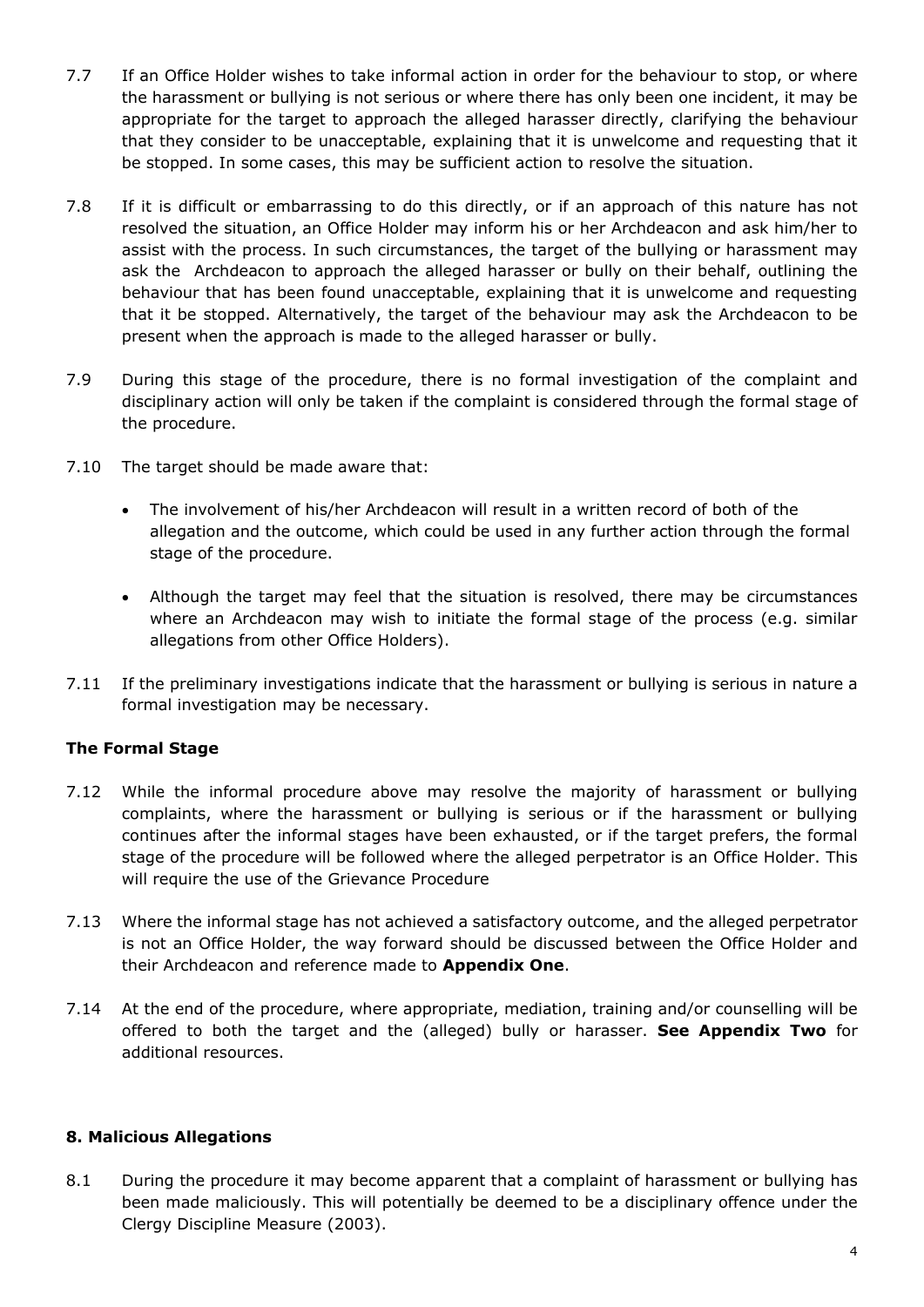#### **9. Third Party Harassment**

- 9.1 The Diocese has an I obligation to take reasonable practicable steps to protect Office Holders from harassment by third parties.
- 9.2 Such reasonably practicable steps may include (list not exhaustive):
	- Where possible and after legal advice, banning or restricting visitors who have harassed an Office Holder
	- Reporting and stopping use of a particular third party supplier/contractor where harassment is believed/known to have taken place
	- Reporting the incident to the police
	- Take steps with telecom provider to ban calls from a repeatedly abusive caller
	- Supporting the Office Holder through taking out an injunction against the perpetrator

#### **10. What to do if I have been accused of bullying or harassment?**

- 10.1 If you have been accused of bullying or harassing a colleague the matter will be thoroughly investigated. It is important to consider that perception is key in bullying and harassment and it may well be that your actions have been unintentional but have had an impact on the individual or groups of people.
- 10.2 The Diocese will ensure a fair procedure is followed and that you receive support.
- 10.3 It is important you talk to your Archdeacon about the alleged behaviour. You may also wish to have a supporter who will help you through this time. If required, follow up training or coaching can be provided to prevent recurrence.

#### **11. Supporters**

11.1 There are a number of supporters who you can approach to discuss your situation. These individuals can be called upon if you are experiencing bullying and harassment or if have been accused of this. Details are available from Human Resources, your Archdeacon, or from a contact list on the website. They will liaise with Human Resources and / or the Archdeacon as outlined on the Supporters Contact List and Roles document.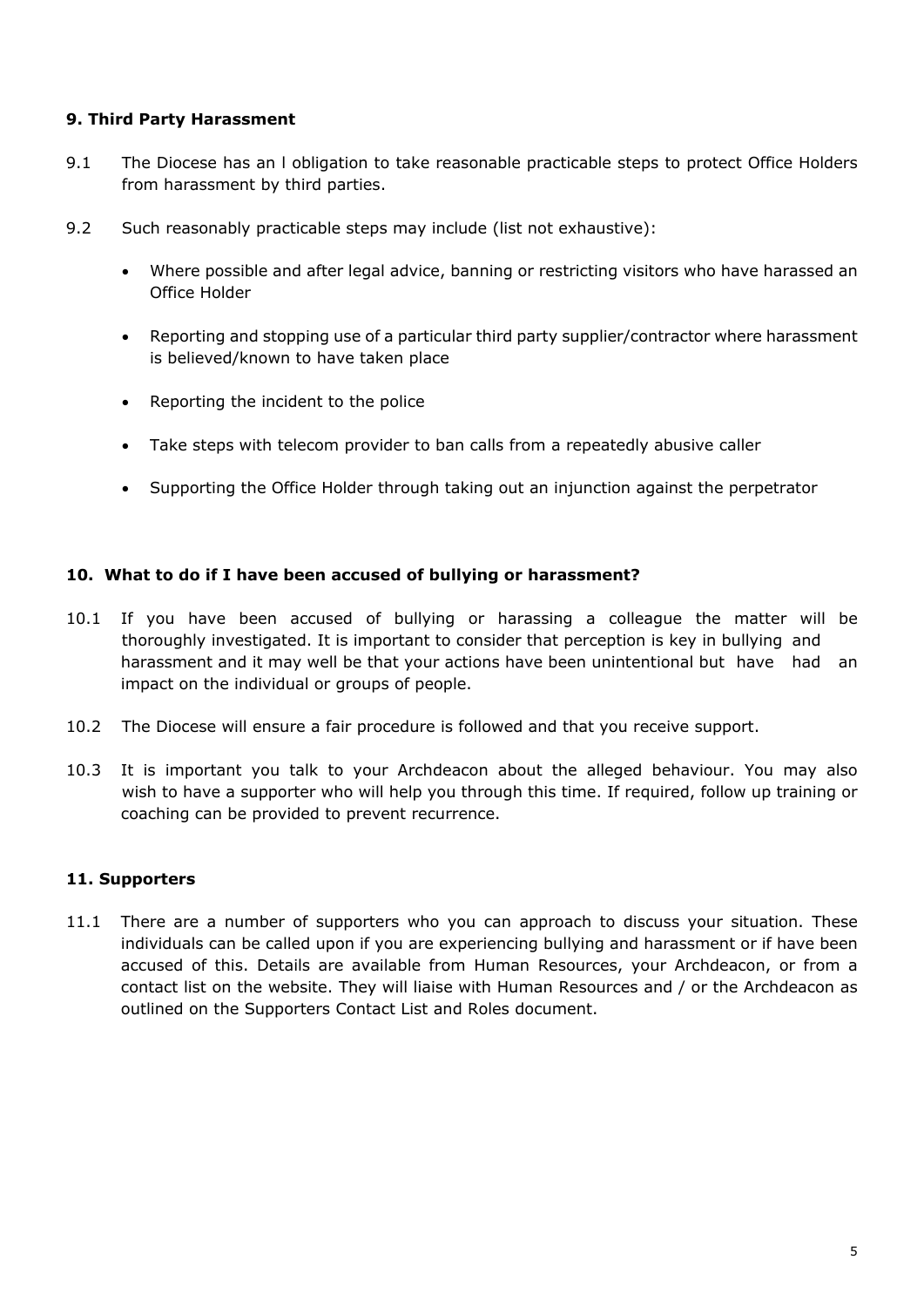# **Appendix One: Suggested Actions**

|                                                                                                                                       | <b>Action - Initial</b>                                                                                                                                                                                                                                                                                                                                   |                                                                                                                                                                                                              |
|---------------------------------------------------------------------------------------------------------------------------------------|-----------------------------------------------------------------------------------------------------------------------------------------------------------------------------------------------------------------------------------------------------------------------------------------------------------------------------------------------------------|--------------------------------------------------------------------------------------------------------------------------------------------------------------------------------------------------------------|
| I am being bullied or harassed by?                                                                                                    |                                                                                                                                                                                                                                                                                                                                                           | <b>Next step</b>                                                                                                                                                                                             |
| Another Office Holder                                                                                                                 | If you feel comfortable you could<br>$\circ$<br>approach the perpetrator yourself<br>either alone, with a clergy colleague<br>or with the Archdeacon<br>You may go straight to the formal<br>$\circ$<br>procedure if you prefer<br>You may wish talk to your Union<br>$\circ$<br>Representative, Human Resources or<br>a colleague to shape your approach | Formal procedure - use Grievance<br>$\circ$<br>Procedure                                                                                                                                                     |
| Another Office Holder who is in a leadership<br>position over me                                                                      | As in the example above but you<br>$\circ$<br>may wish to consider discussing the<br>issues with other relevant clergy or<br>employees of the Diocesan Board of<br>Finance. For example, if you are a<br>Curate in Training you may wish to<br>discuss with the Training Officer                                                                          | Formal procedure - use Grievance<br>$\circ$<br>Procedure                                                                                                                                                     |
| An employee or Office Holder with another<br>organisation, for example, a school<br>governor, head teacher, local community<br>leader | This is harassment or bullying by a<br>$\circ$<br>third party. The Diocese will take<br>steps to protect you from it once<br>aware of it<br>The formal grievance procedure<br>$\circ$<br>cannot be used with them. However,<br>if you feel able you can explain that<br>their behaviour is unacceptable                                                   | If the situation is not resolved and<br>$\circ$<br>you feel the Diocese has not<br>provided protection you could use<br>the Grievance Procedure naming the<br>Office Holder who has failed to<br>support you |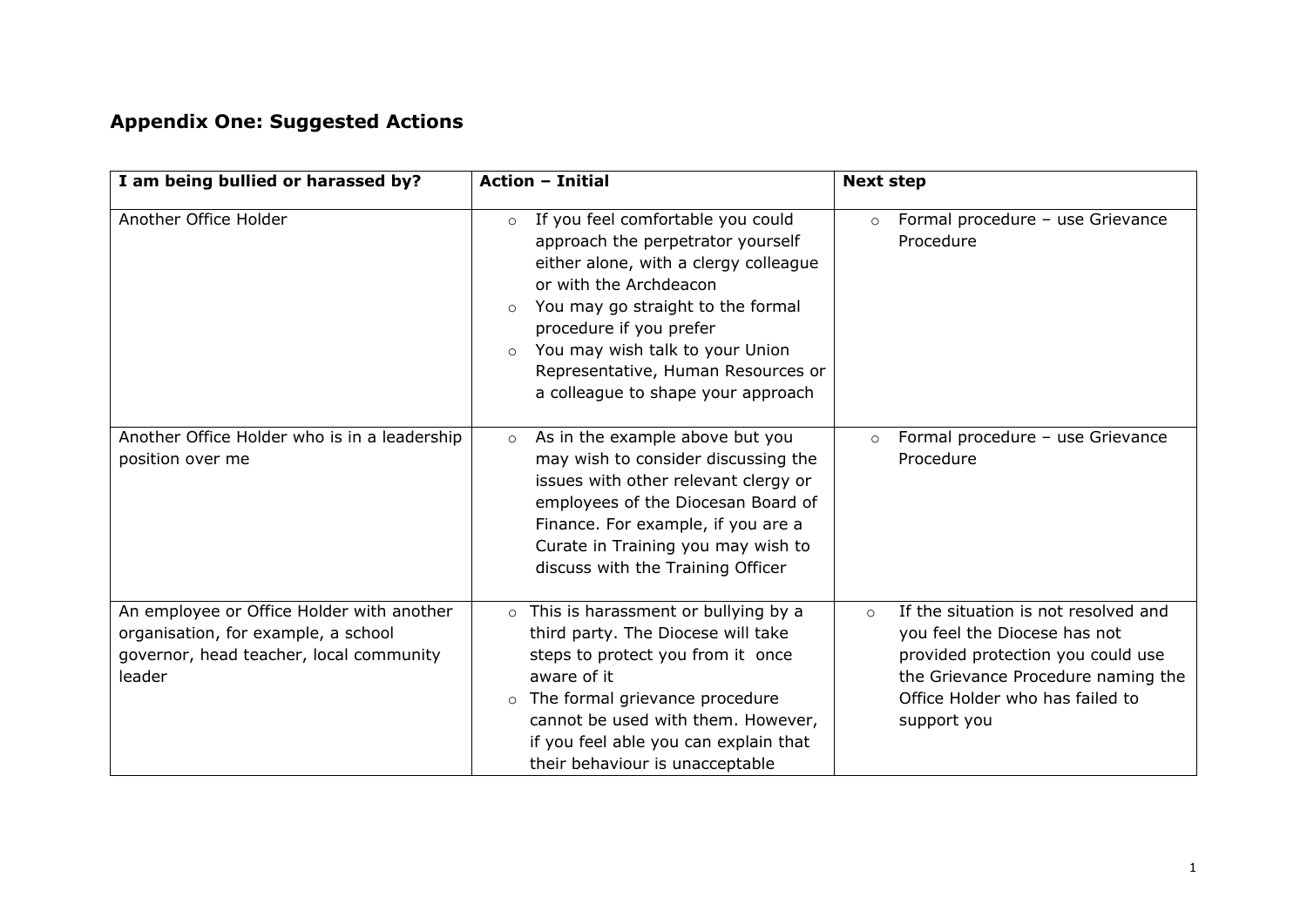|                                            | o If you feel unable to do this or it is<br>not successful, approach your<br>Archdeacon for support                                                                                                                             |                                                                                                                                                                     |
|--------------------------------------------|---------------------------------------------------------------------------------------------------------------------------------------------------------------------------------------------------------------------------------|---------------------------------------------------------------------------------------------------------------------------------------------------------------------|
| An employee of the Diocese                 | ○ Complain to the director of the<br>relevant department or the Diocesan<br>Secretary                                                                                                                                           | $\circ$ If this is does not lead to a<br>resolution you may raise with your<br>Archdeacon                                                                           |
| A Church Member - including PCC<br>members | The principles of the informal stage<br>$\circ$<br>can be used. You should discuss with<br>the Archdeacon and it may be<br>appropriate to ask the Archdeacon to<br>approach the church member                                   | Depending on the nature of the<br>$\circ$<br>bullying or harassment, legal advice<br>might be sought through the<br><b>Diocese</b>                                  |
| A member of the public                     | The principles of the informal stage<br>$\circ$<br>can be used. You should discuss with<br>the Archdeacon and it may be<br>appropriate to ask the Archdeacon to<br>approach the person. Personal safety<br>should be considered | Depending on the nature of the<br>$\circ$<br>bullying or harassment, legal advice<br>might be sought through the<br>Diocese. Contact may be made with<br>the police |
| Parish Employees or related projects       | Complain to the employer and ask<br>$\circ$<br>them to deal with the issue under<br>their procedures                                                                                                                            |                                                                                                                                                                     |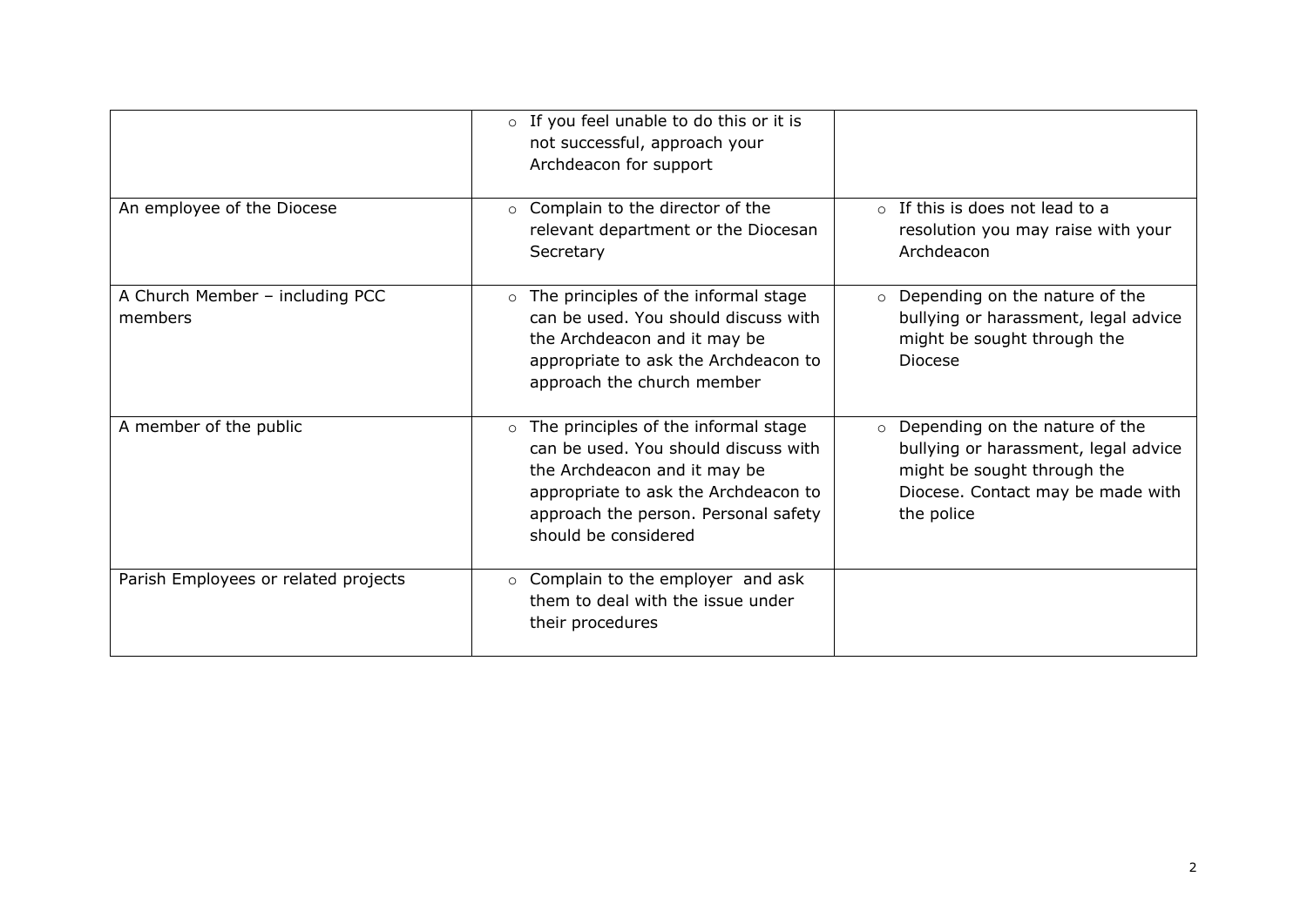## **Appendix Two: Additional Resources**

| <b>Function</b>                                     | <b>Service provided</b>                                                                                                                                                                                                                                                                                                                                                                                  | <b>Contact details</b>                                                                                                           |
|-----------------------------------------------------|----------------------------------------------------------------------------------------------------------------------------------------------------------------------------------------------------------------------------------------------------------------------------------------------------------------------------------------------------------------------------------------------------------|----------------------------------------------------------------------------------------------------------------------------------|
| Senior Clergy                                       | If you are experiencing bullying or harassment you may wish<br>to approach an Office Holder who is more senior than<br>yourself and can advise and intervene. This could be your<br>Area Dean or Archdeacon.                                                                                                                                                                                             | Available in directory                                                                                                           |
| Dignity at Work<br>Supporters                       | These are colleagues who you can discuss your situation<br>with. If you wish Human Resources or your Archdeacon can<br>put you in contact with an appropriate person and will take<br>account of your preferences in terms of gender or<br>churchmanship. If you prefer, you can contact a Supporter<br>directly.                                                                                        | Contact your Archdeacon or Diane Collins, HR<br>Manager on 0161 828 1474 or 07774 071396<br>dianecollins@manchester.anglican.org |
| <b>Trade Union</b>                                  | If you are a trade union member, your trade union<br>representative will be able to provide advice and support.                                                                                                                                                                                                                                                                                          | Contact your union direct                                                                                                        |
| <b>Inter Diocesan</b><br><b>Counselling Service</b> | This is a self referral service and available if you have<br>difficulty on a personal level with your experience.                                                                                                                                                                                                                                                                                        | https://interdiocesancounsellingservice.org.uk/                                                                                  |
| <b>Human Resources</b>                              | If you wish to discuss how to approach a situation HR can<br>point you in the right direction. HR can also arrange for an<br>Occupational Health referral if you feel you require medical<br>support in recovering from bullying or harassment. HR does<br>also advise the Bishops and Archdeacons and whilst<br>respecting your confidentiality there will be some limitations<br>in the scope of this. | Diane Collins, HR Manager<br>0161 828 1474 or 07774 071396<br>dianecollins@manchester.anglican.org                               |
| The Advisory,<br>Conciliation and                   | ACAS provide impartial advice on employment issues.                                                                                                                                                                                                                                                                                                                                                      | Helpline: 0300 123 1100 www.acas.org.uk                                                                                          |